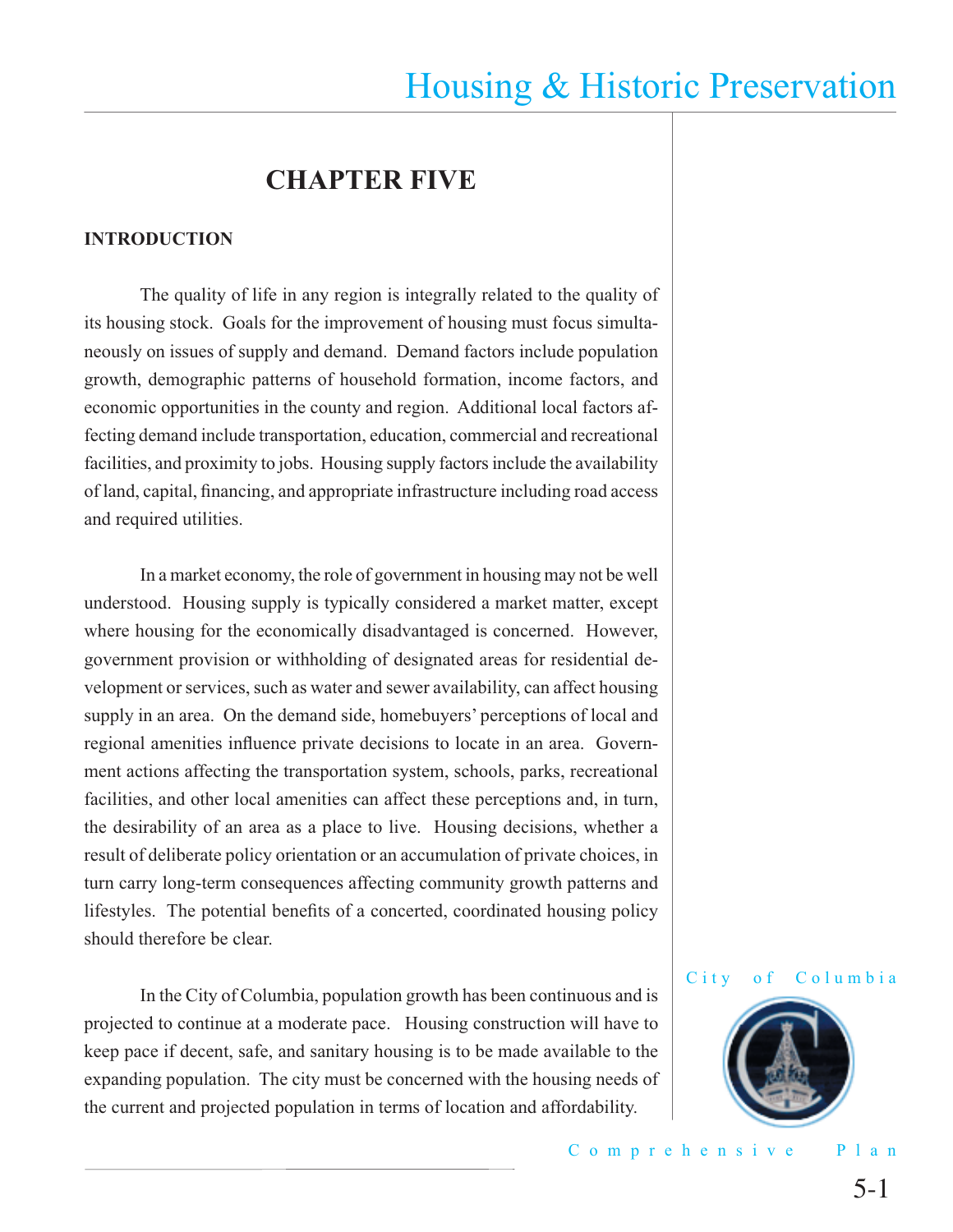|                                      | VACANCY<br>RATE                           | 13.4%        | 13.1%            |
|--------------------------------------|-------------------------------------------|--------------|------------------|
|                                      | $-\sqrt{6}$                               | 19.8%        | 37.5%            |
|                                      | RENTER OCCUPIED<br>HOUSING UNITS<br>TOTAL | 1,339        | 583              |
|                                      | HOUSING UNITS<br>$-96$                    | 80.2%        | 62.5%            |
| HOUSING UNITS BY TENURE<br>TABLE 5-1 | TOTAL                                     | 5,408        | 971              |
|                                      | PERSONS PER   OWNER OCCUPIED<br>HOUSEHOLD | 2.44         | 2.12             |
|                                      | TOTAL<br>UNITS                            | 7,792        | 1,789            |
|                                      | AREA                                      | Adair County | City of Columbia |

Source: 2000 U.S. Census Source: 2000 U.S. Census

|                  |       |                                       |               |                | HOUSING UNITS BY STRUCTURE<br>TABLE 5-2      |               |                 |              |               |                      |                      |
|------------------|-------|---------------------------------------|---------------|----------------|----------------------------------------------|---------------|-----------------|--------------|---------------|----------------------|----------------------|
| <b>AREA</b>      |       | JNITS   HOUSING UNITS<br>TOTAL SINGLE | <b>FAMILY</b> |                | HOUSING UNITS PER STRUCTURE<br><b>DUPLEX</b> | 3 TO 4 UNITS  |                 | <b>UNITS</b> | 5 OR MORE     | <b>IMOBILE HOMES</b> |                      |
|                  |       | #                                     | <sub>2</sub>  | #              | $\blacklozenge$                              | #             | <sup>o</sup> co | #            | $\rightarrow$ | #                    | $\rightarrow \infty$ |
| Adair County     | 7,792 | 5,486                                 | 70.4%         | 108            | 1.4%                                         | 105           | 1.3%            | 301          | 3.9%          | $1,724$ 22.1%        |                      |
| City of Columbia | 1,802 | 1,242                                 | 68.9%         | $\overline{1}$ | 4.3%                                         | $\frac{8}{3}$ | 2.7%            | 301          |               | $16.7\%$ 134 7.4%    |                      |
| $C = C$          |       |                                       |               |                |                                              |               |                 |              |               |                      |                      |

Source: 2000 U.S. Census Source: 2007. isolato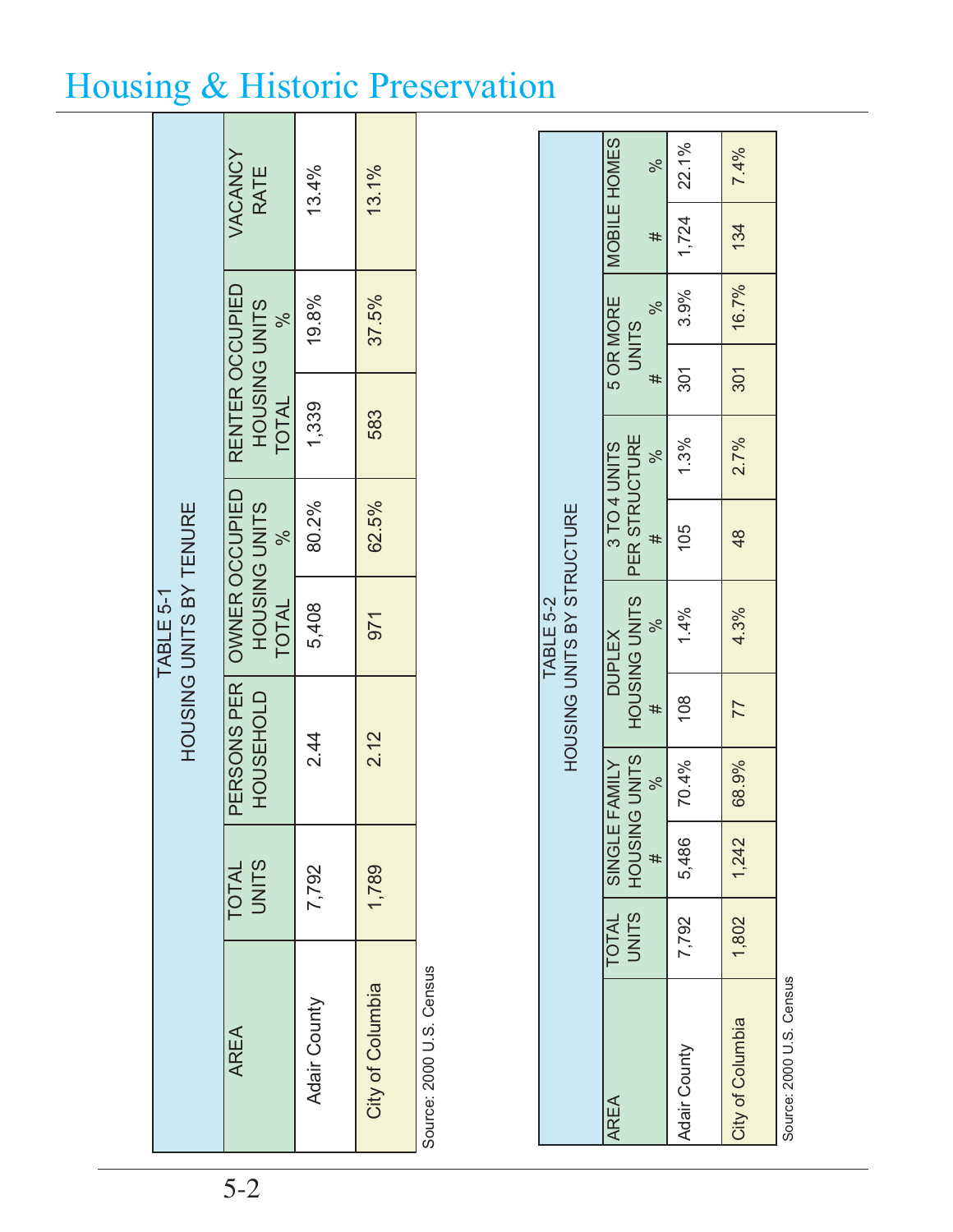In addition, an appropriate mix of housing types must be encouraged and maintained to ensure that local fiscal revenues will be sufficient to provide necessary services in an efficient manner. These two sides of the housing equation must be kept in balance if the city is to maintain a decent standard of public health, safety, and welfare for its citizens.

 Apart from the use of public money to build or rehabilitate low and moderate income housing or to subsidize housing costs, the major tools that local governments have to influence the quantity, quality, type and location of housing are: (1) direct regulatory means such as building code enforcement, zoning, and aesthetic regulations; and (2) indirect means such as provision of services and amenities.

#### **HOUSING TENURE**

Overall, Adair County's housing stock grew by 1,358 units or 21.1% between 1990 and 2000. Table 5-1 shows comparative 2000 Census Data for Adair County and the City of Columbia. The City of Columbia's housing stock also grew from 1,648 in 1990 to 1,789 in 2000. This is an increase of 141 units or 8.5%. In the year 2000, Columbia accounted for 22.9% of the total number of housing units in the county.

 In 2000, there were 6,747 occupied housing units in Adair County. Of this number, 80.2% were owner occupied and 19.8% were renter occupied. Therefore there has been a slight increase in homeownership rates in the county since 1990. Columbia had a total of 1,789 housing units in 2000. Of the units that were occupied (1,554), 62.5% were owner occupied and 37.5% were renter occupied.

 The overall vacancy rate for Adair County in 2000 was 13.4%. This is a moderate increase from 1990 when the vacancy rate was 9.85%. In 1990, the vacancy rate for Columbia was 7.83%. This rate was significantly higher in 2000 at 13.1%.

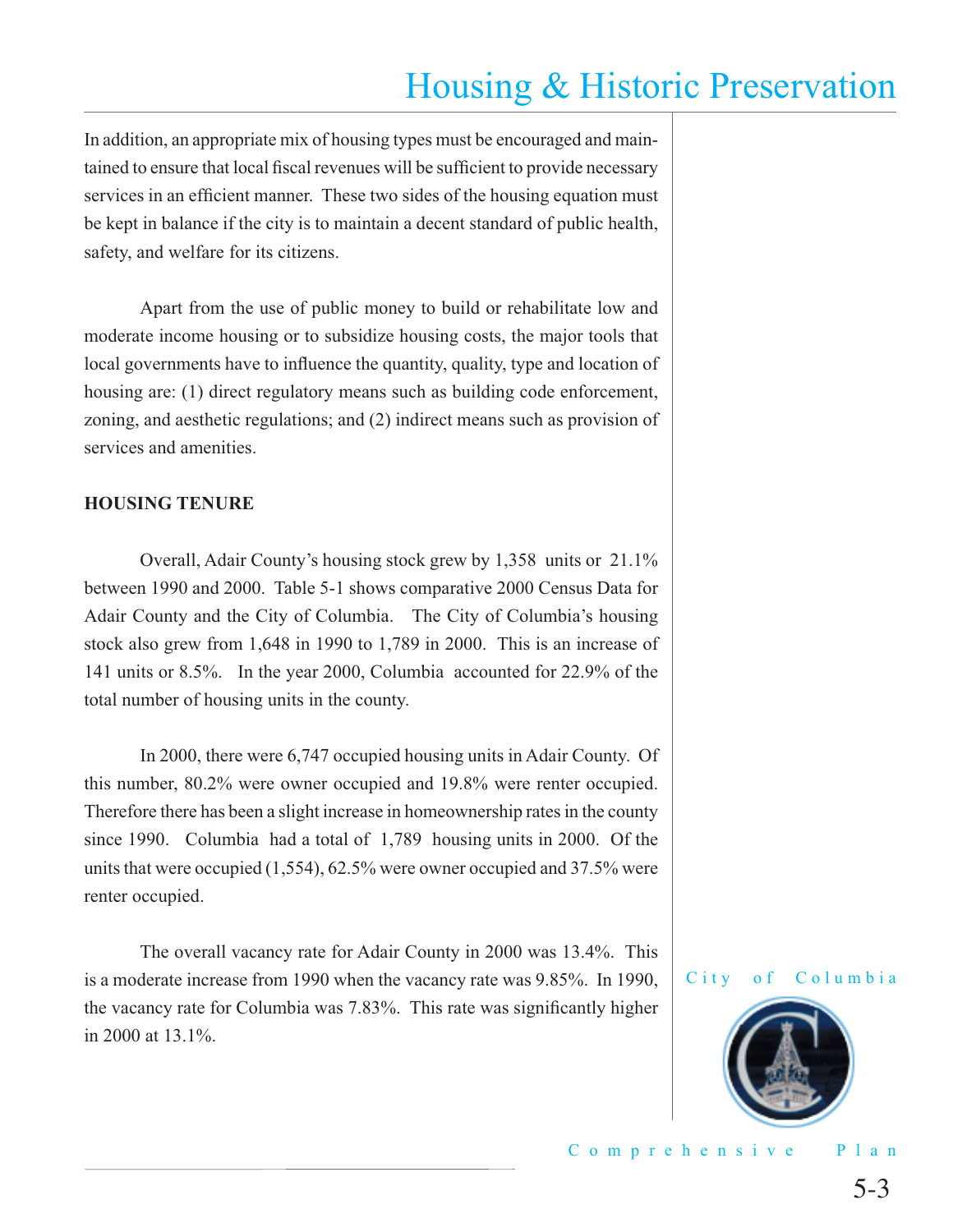| TABLE 5-3<br>SUMMARY OF HOUSING UNITS FOR ADAIR COUNTY |           |        |           |        |                       |  |  |  |  |  |
|--------------------------------------------------------|-----------|--------|-----------|--------|-----------------------|--|--|--|--|--|
| <b>HOUSING TYPE</b>                                    | 1990<br># | $\%$   | 2000<br># | $\%$   | % CHANGE<br>1990-2000 |  |  |  |  |  |
| SINGLE FAMILY                                          | 4,940     | 76.8%  | 5,486     | 71.0%  | 11.1%                 |  |  |  |  |  |
| <b>DUPLEXES</b>                                        | 132       | 2.1%   | 108       | 1.4%   | $-18.2%$              |  |  |  |  |  |
| 3-4 UNITS                                              | 78        | 1.2%   | 105       | 1.4%   | 34.6%                 |  |  |  |  |  |
| MULTI-FAMILY                                           | 195       | 3.0%   | 301       | 3.9%   | 54.4%                 |  |  |  |  |  |
| <b>MOBILE HOME</b>                                     | 1,009     | 15.7%  | 1,724     | 22.3%  | 70.9%                 |  |  |  |  |  |
| <b>OTHER</b><br>(Boat, RV, Van, etc.)                  | 80        | 1.2%   | 8         | 0.1%   | $-90.0\%$             |  |  |  |  |  |
| <b>TOTAL</b>                                           | 6,434     | 100.0% | 7,732     | 100.0% | 20.2%                 |  |  |  |  |  |

Source: U.S. Census Bureau, 1990, 2000

| TABLE 5-4<br>SUMMARY OF HOUSING UNITS FOR THE CITY OF COLUMBIA |           |               |           |               |                       |  |  |  |  |  |
|----------------------------------------------------------------|-----------|---------------|-----------|---------------|-----------------------|--|--|--|--|--|
|                                                                |           |               |           |               |                       |  |  |  |  |  |
| <b>HOUSING TYPE</b>                                            | 1990<br># | $\frac{0}{0}$ | 2000<br># | $\frac{0}{0}$ | % CHANGE<br>1990-2000 |  |  |  |  |  |
| SINGLE FAMILY                                                  | 1,105     | 67.1%         | 1,242     | 68.9%         | 12.4%                 |  |  |  |  |  |
| <b>DUPLEXES</b>                                                | 109       | 6.6%          | 77        | 4.3%          | $-29.4%$              |  |  |  |  |  |
| 3-4 UNITS                                                      | 66        | 4.0%          | 48        | 2.7%          | $-27.3%$              |  |  |  |  |  |
| MULTI-FAMILY                                                   | 195       | 11.8%         | 301       | 16.7%         | 54.4%                 |  |  |  |  |  |
| <b>MOBILE HOME</b>                                             | 137       | 8.3%          | 134       | 7.4%          | $-2.2%$               |  |  |  |  |  |
| <b>OTHER</b><br>(Boat, RV, Van, etc.)                          | 36        | 2.2%          | $\Omega$  | $0.0\%$       | $-100.0\%$            |  |  |  |  |  |
| TOTAL                                                          | 1,648     | 100.0%        | 1,802     | 100.0%        | 9.3%                  |  |  |  |  |  |

Source: U.S. Census Bureau, 1990, 2000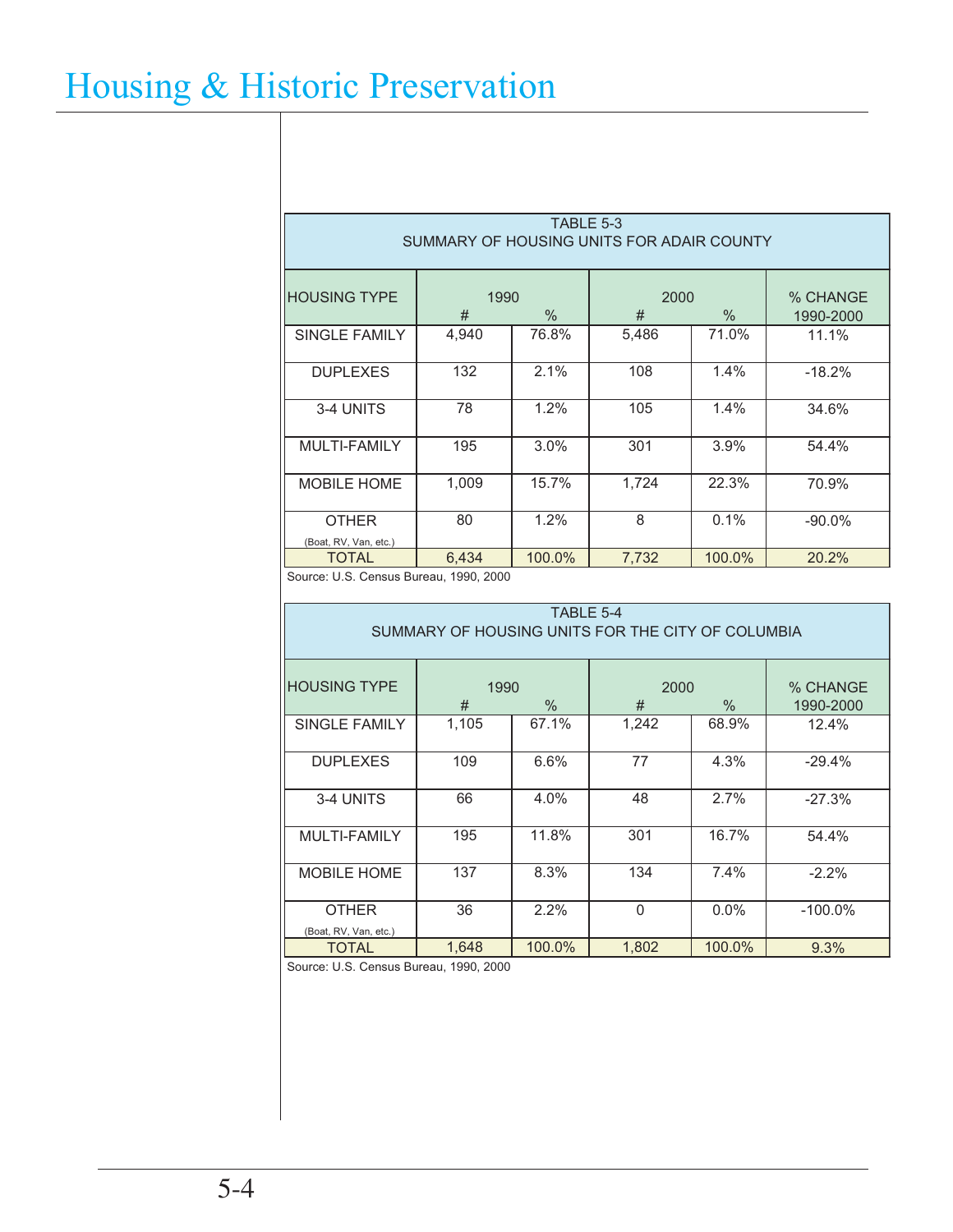It is important to note that vacancy rates of four to five percent are considered necessary to provide choice and mobility in the housing market and meet short term increases in demand. Too many vacancies reduce the demand for new units while two few vacancies will often force housing costs to increase as demand is generated for new units. An adequate supply of both rental and owner housing units is also necessary to foster growth and meet the demands of new families moving into the area. Due to escalating vacancy rates in Columbia, it is recommended that the city determine the cause of rising vacancy rates and develop a strategy to reverse this trend. As part of this review the city may want to consider a housing redevelopment or homebuyer project to stimulate homeownership of city residents.

#### **HOUSING CHARACTERISTICS**

 Information on housing characteristics for Adair County and the City of Columbia is available from U.S. Census Data. Table 5-2 shows comparative 2000 Census Data for housing units in Adair County and the City of Columbia, while Tables 5-3 and 5-4 present a summary of housing units for Adair County and the City of Columbia in the years 1990 and 2000. In both the county and the city, single family housing units are the predominate housing type. Single family residences account for 70.4% of housing units in the county and 68.9% in the city. Multi-family housing with five or more units accounted for 301 housing units or 3.9% of the county's housing stock and 16.7% of the city's housing stock. In Adair County there were 1,724 mobile homes in 2000, a significant increase of 70.9% since 1990. Therefore, mobile homes accounted for 22.3% of the Adair County housing stock. In 2000, the City of Columbia had 134 mobile homes which was a decrease of 2.2%. In the city mobile homes accounted for 7.4% of the housing stock. It is interesting to note that the number of "Other" housing units in the county, such as boats, RVs, and vans decreased 90% from 80 in 1990 to 8 in 2000. According to the Census, the City of Columbia experienced a decrease in the number of duplexes (-29.4%) and 3 to 4 family units (-27.3%). Since these are uncommon trends, it might be assumed that some housing units were misreported in earlier Census'.



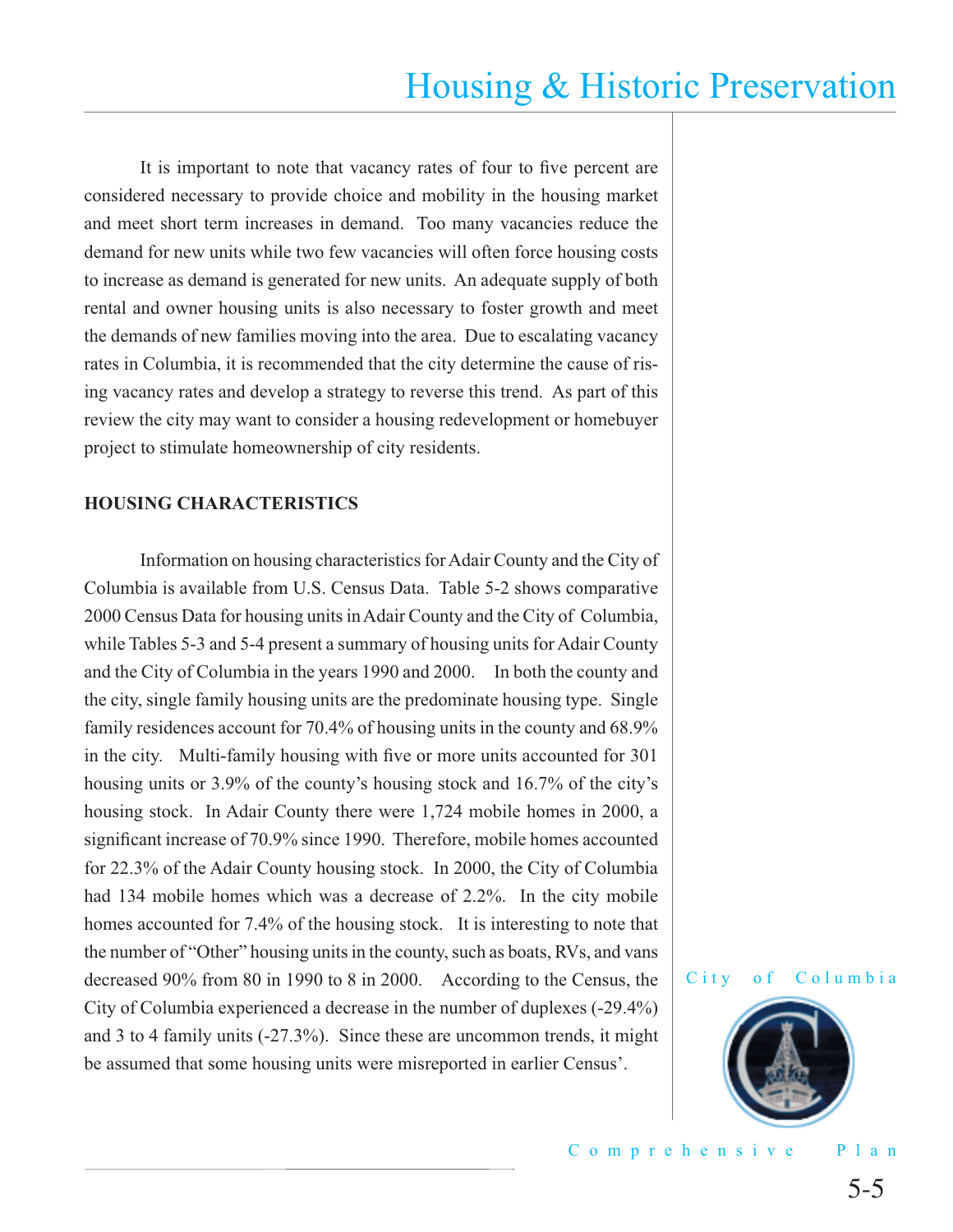## **HOUSING CONDITIONS**

 Housing conditions can be evaluated by analyzing selected census data measures and through visual surveys. Census data indicators of substandard housing include the age of the housing stock, structures lacking complete plumbing facilities, and overcrowding. Those units lacking complete plumbing facilities are considered to be substandard. A housing unit is considered to have complete plumbing facilities if it has hot and cold piped water, a flush toilet, and a bathtub or shower. A unit is considered to lack complete plumbing facilities if any of the three are not present. Housing units constructed prior to 1940 are considered to be potentially substandard. Overcrowding is considered to exist if there is more than one person per room in a household. In Kentucky, homes that lack a heat source or use coal or wood as the primary heat source are also an indication of potentially substandard housing. A summary of housing conditions using 2000 Census data is presented in Table 5-5 and shows comparative data for Adair County and the City of Columbia.

 The only houses lacking complete plumbing facilities are located in the unincorporated areas of the county and comprise 2.0% of the housing stock in the county overall. According to the 2000 U.S. Census there were not any housing units within the City of Columbia that lacked complete plumbing. The highest number of units using wood or coal as a primary heating source, (14.4%) are also located in the unincorporated areas of the county. Nineteen of these units were reported to be in the City of Columbia. Overcrowding conditions exist in 166 or 2.5% of the county's housing units, with 21 of the units being located in the City of Columbia.

 Due to the large number of historic resources in the county and city, a moderate amount of homes were constructed prior to 1940. In Adair County, 919 homes were built prior to 1940 and accounted for 11.8% of the housing stock. A large number (212 units) were located in Columbia, comprising 11.2% of the city's housing stock.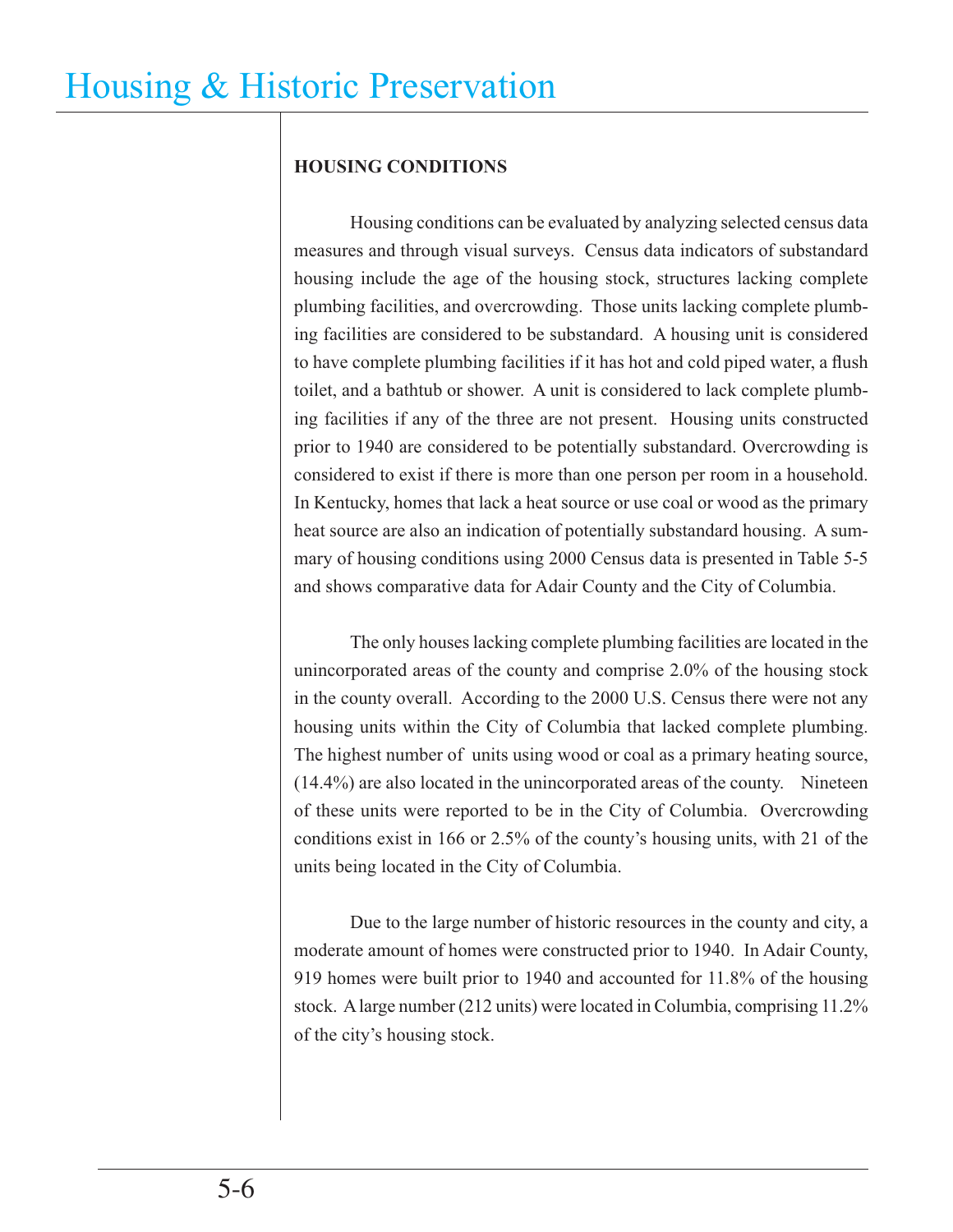|                                 |                     |                      |                    | ×ೆ    | 14.4%        | 1.2%             |      |      |
|---------------------------------|---------------------|----------------------|--------------------|-------|--------------|------------------|------|------|
|                                 | <b>WOOD/COAL OR</b> | NO PRIMARY           | <b>HEAT SOURCE</b> | #     | 972          | $\overline{9}$   |      |      |
|                                 |                     |                      |                    | -0%   | 2.5%         | 1.3%             |      |      |
|                                 | MORE THAN 1.0       | PERONS PER           | <b>ROOM</b>        | #     | 166          | Z1               |      |      |
|                                 |                     |                      | <b>PLUMBING</b>    |       |              | $-96$            | 2.0% | 0.0% |
| HOUSING CONDITIONS, 2000 CENSUS |                     | <b>LACK COMPLETE</b> |                    | #     | 138          |                  |      |      |
|                                 |                     |                      | 1940               | $-96$ | 11.8%        | 11.2%            |      |      |
|                                 |                     | <b>BUILT BEFORE</b>  |                    | #     | 919          | 202              |      |      |
|                                 |                     |                      | TOTAL              |       | 7,792        | 1,789            |      |      |
|                                 |                     |                      | AREA               |       | Adair County | City of Columbia |      |      |

# TABLE 5-5 TABLE 5-5

Source: 2000 U.S. Census Source: 2000 U.S. Census

## City of Columbia

Comprehensive Plan

# Housing & Historic Preservation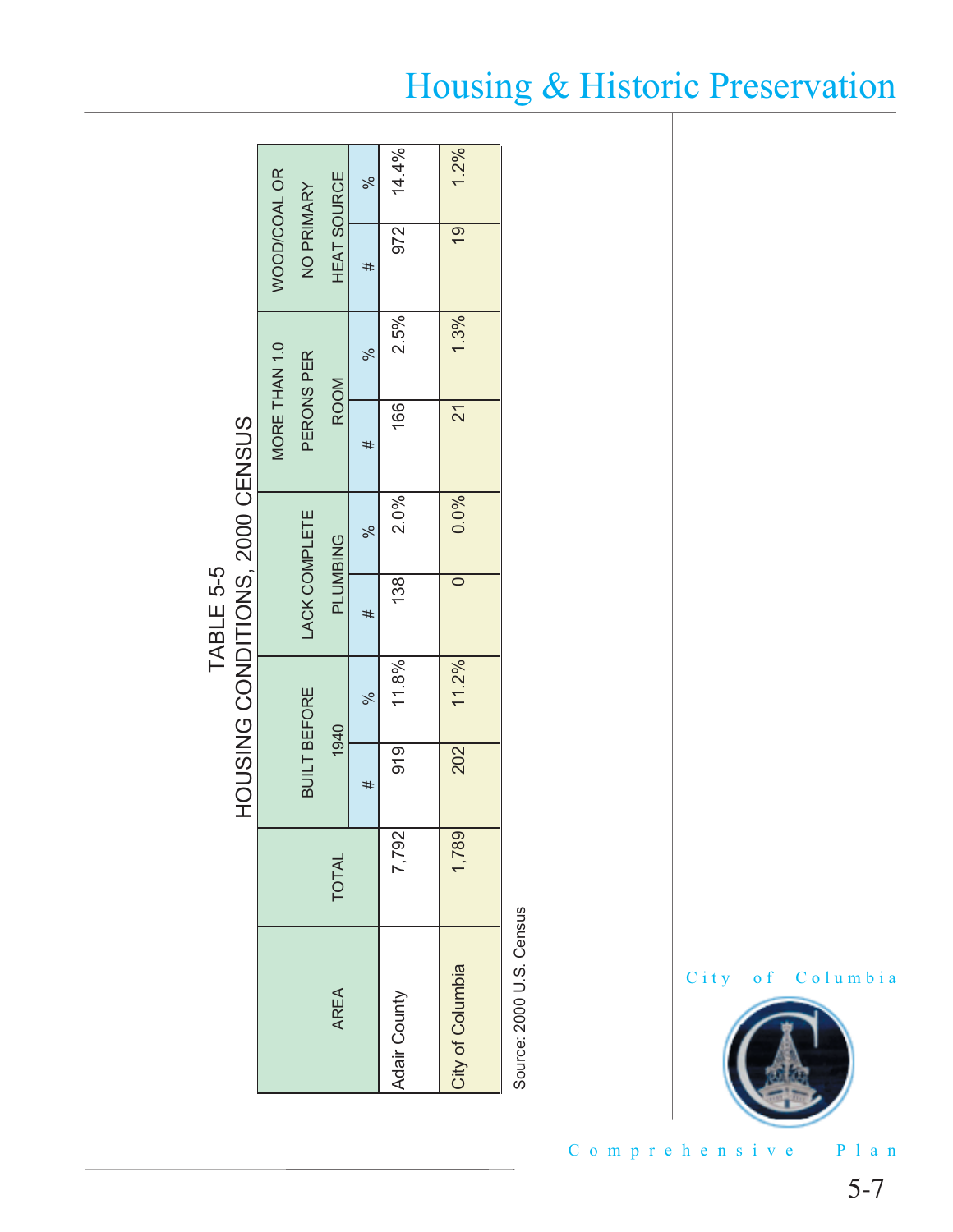## **CURRENT HOUSING TRENDS**

 Housing trends since the 2000 Census can typically be analyzed by examining building permit information for the county and city. This type of information is typically obtained from the U.S. Census Bureau which conducts a monthly Building Permits Survey. Building permit statistics are summarized for the U.S., by Census Regions, Census Divisions, Metropolitan Statistical Areas, and Counties. Data are also available for individual permit offices. The survey collects the number of housing units and the valuation of construction for new single family and multi-family structures. For additions, alterations, renovations, and major replacements, the survey collects the number of total permits and total valuation for each month. Monthly data are available from January 2000 forward and annual data from 1990 forward. It is important to note that this Census information will not account for housing units that may have been demolished or otherwise removed from the housing supply since 2000. It is also important to note that mobile or manufactured homes are not included as part of the survey as the Census Bureau considers them to be a movable or portable dwelling constructed to be towed on its own chassis. These units are also excluded from the census as they are built under HUD Code, which means that they are inspected at the factory and are exempt from local government building inspections.

 Unfortunately neither the county or the city submit monthly reports to the Census Bureau on new housing construction. However, permit information for housing built within the City of Columbia is available. According to this information, a total of 17 single family housing units have been constructed in the city from 2000 to 2004. This number includes two modular houses, and two double wide manufactured homes. In addition to single family units, two duplex units, two triplex units, and two fourplex units have been constructed during this same time period. Therefore, a total of 36 housing units have been constructed in the city since the 2000 Census. Therefore the City of Columbia has approximately 1,825 housing units which is a 2% increase from the year 2000.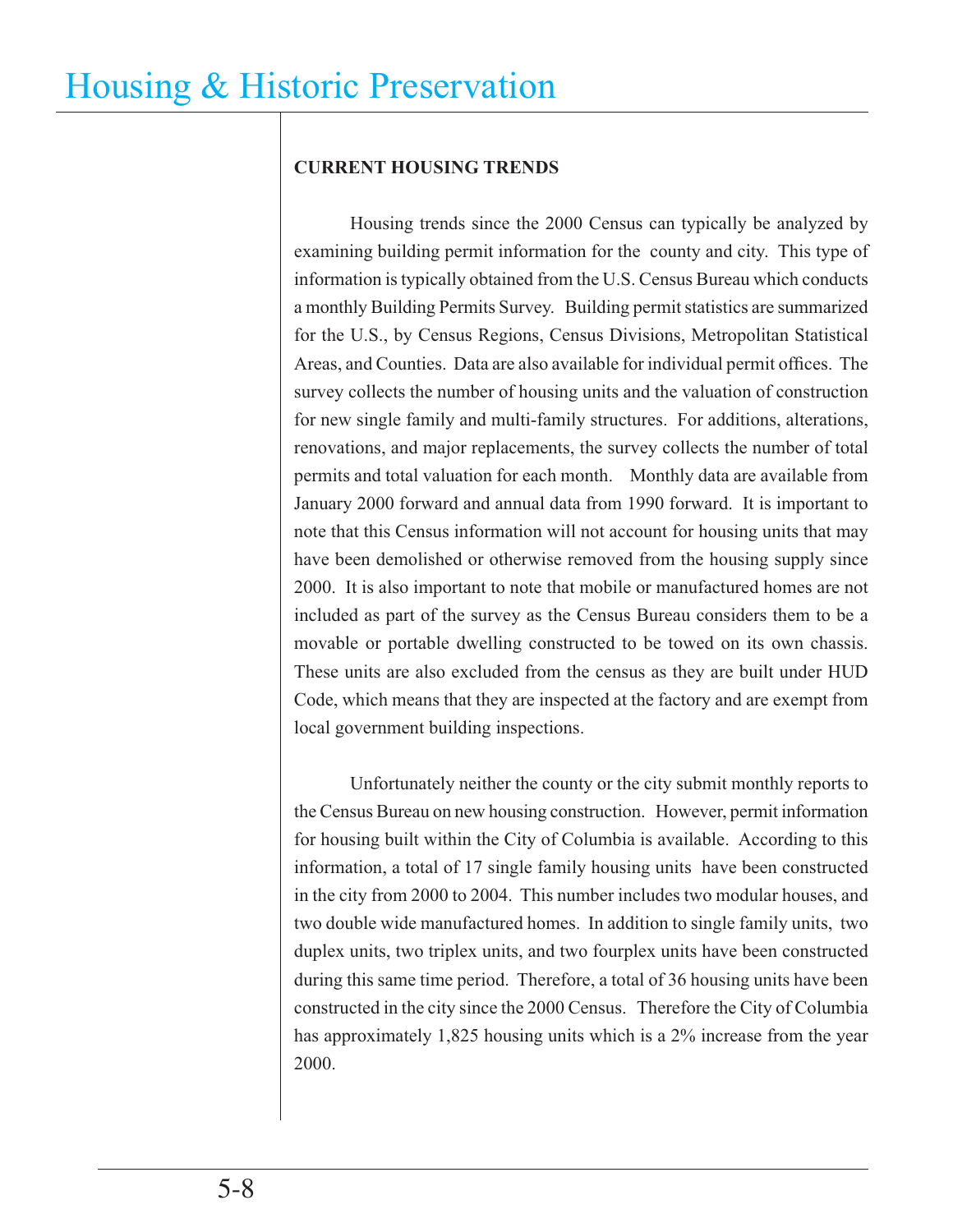It is important to note that the Kentucky State Data Center has issued Housing Unit Estimates from the year 2000 to July 1, 2003. According to the Kentucky State Data Center, it is estimated that the number of housing units in Adair County increased to 7,820 or .4% by July 1, 2003.

#### **FUTURE HOUSING NEEDS**

 An estimate of the number of additional housing units needed can be made using population projections and some assumptions based upon demographic trends. The City of Columbia had 2.12 persons per household in the year 2000; however, this number of persons per household will be assumed to be 2.0 for the city in the year 2010 and 2020. In 2000 there were 720 persons (18% of the population) living in group quarters in the city. This number is higher than for the state of Kentucky overall where only 2.8% of the population was reported to be in living group quarters. The higher number of persons living in group quarters in the city can be attributed to those residing in noninstitutionalized housing. It is assumed that the majority of the 535 persons residing in non-institutionalized housing are students attending Lindsey Wilson College. The remaining 185 persons are institutionalized in nursing homes, correctional institutions, and psychiatric hospitals. For housing projection purposes, it will be assumed that the group quarters rate (18%) will remain the same.

Therefore, assuming a 2010 population of 4,400, a 10% vacancy rate, 18% group quarters rate, and 2.0 persons per household, a minimum number of 1,984 housing units will be needed in Columbia by the year 2010. As there were 1,789 housing units in 2000 and it was estimated that 36 units have been added to the housing stock between 2000 and 2004, this indicates a need for an additional 160 units by the year 2010. Using the same assumptions and a 2020 population estimate of 4,868, it is estimated that there will be a need for a total of 2,195 housing units by the year 2020. This is an increase of 371 or 20% from 2000. It is important to note that these numbers should be treated as minimums since it can be assumed that some existing units will be demolished



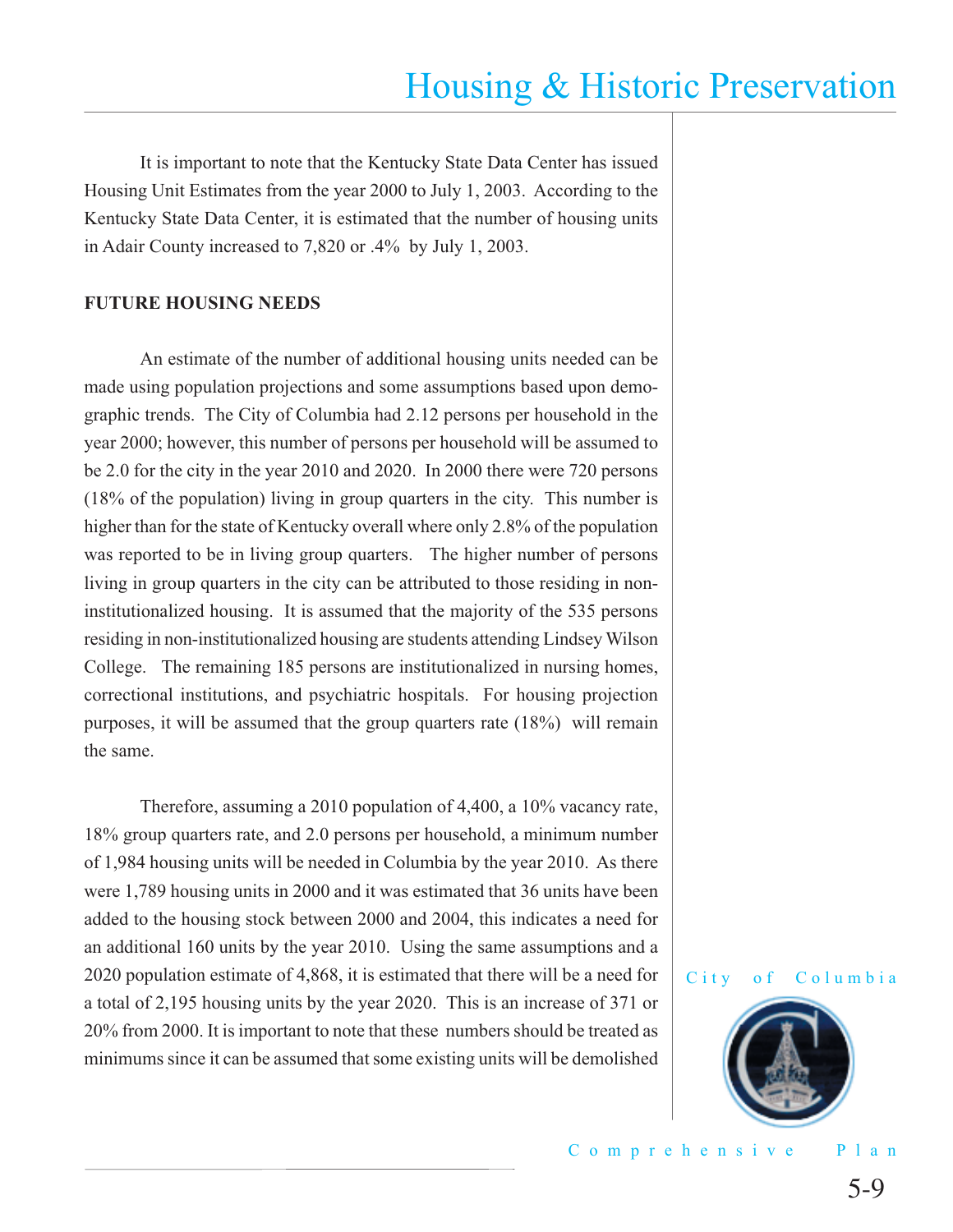or deteriorate beyond use.

 In summary, communities do not normally need to take action to provide housing for middle or upper income persons unless it wants to encourage the development of amenities in order to attract more upper scale housing development. Overall, the City of Columbia needs to ensure that there is adequate land zoned for various types of residential uses. In addition, the community may need to assist lower income persons and some elderly persons in finding decent, safe, and sanitary affordable housing. Current efforts to provide publicly assisted housing in the city are discussed below.

## **PUBLICLY ASSISTED HOUSING**

A variety of financial assistance is available to help low income elderly, handicapped persons, and families find decent, safe, and sanitary housing. Assistance may be unit-specific or household specific. In unit specific housing, the housing subsidy stays with the housing unit for a contract period or indefinitely as is the case with public housing. Household-specific assistance is committed to participating households. These households may relocate from one housing unit to another while continuing to receive the housing subsidy.

 Assisted rental housing units in Adair County fall under a variety of programs as shown in Table 5-6.Public housing programs serve low and very low income families with rents based on income. Eligible tenants must pay the higher of either 30% of their adjusted gross income or 10% of their gross income. The Section 8 program helps low and very low income people pay their rent, with rents based on the same formula used for public housing assistance. Many Section 8 apartments, but not all, are reserved for elderly people. Some are also specifically designed for handicapped persons. The Section 202 program assists applicants 62 years of age or older and/or individuals with a disability. These units are designed for elderly or disabled persons. In addition, some supportive services may be available on the premises. The former Farmers Home Administration (FmHA) program, now known as the Rural Development (RD) program, serves low and moderate income people in rural areas. Low-income senior citizens or families paying rents of more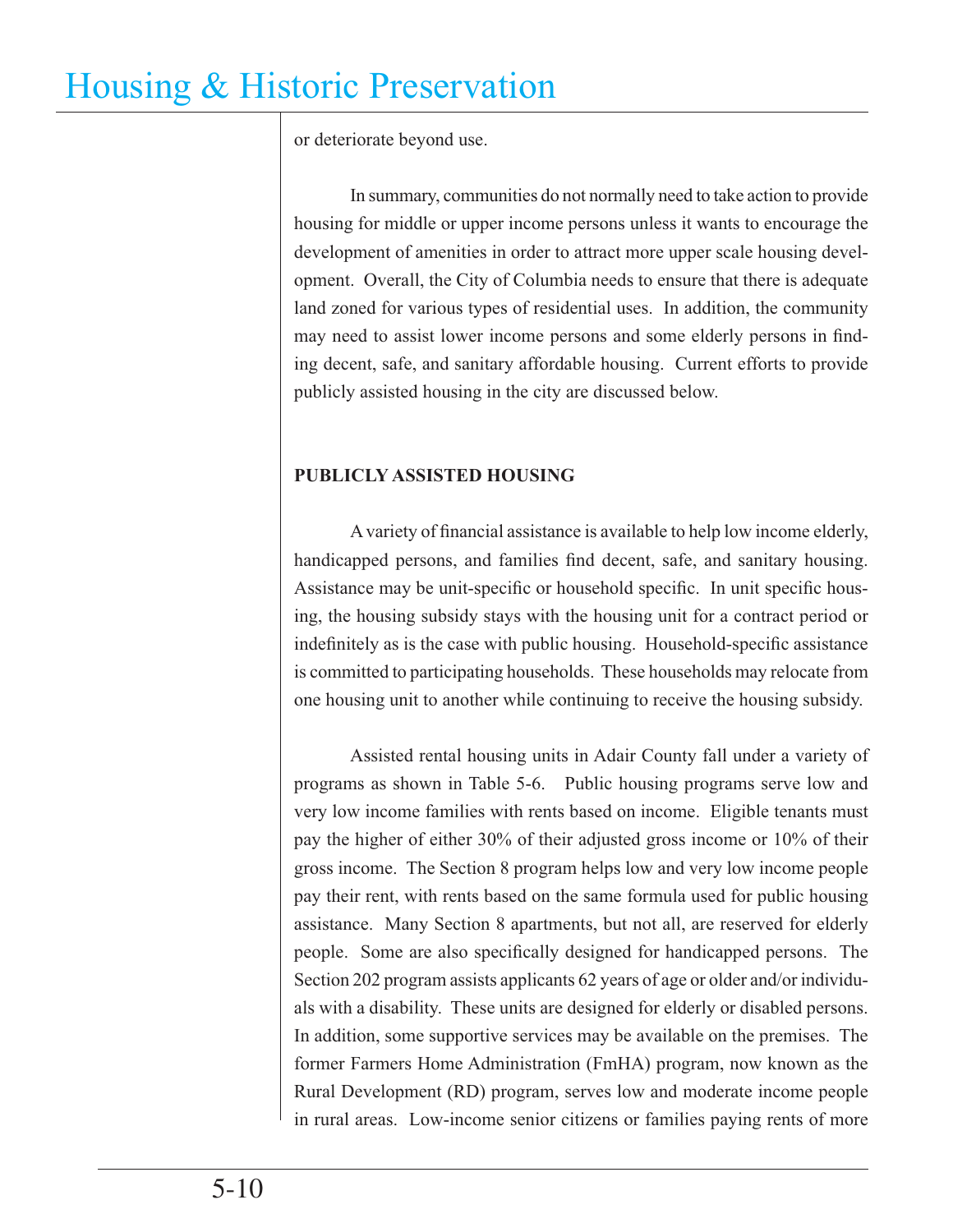than 30% of their adjusted annual incomes can qualify for rental assistance. In properties not offering rental assistance, tenants pay the greater of 30% of adjusted income or the base rent. Low interest rate loans are made to owners to reduce the rents (including utilities) paid by low-income tenants.

Household specific assisted rental units are available under the Section 8 Existing and Section 8 Housing Voucher programs. These rental units are allocated in groups by the U.S. Department of Housing and Urban Development for a specific area which may cover more than one county. The type of assistance available is the same as that outlined for the Section 8 program. Tenants served under these programs locate rental housing of their choice in the geographic area. The housing unit may be an apartment, mobile home, duplex or house, and must meet HUD housing quality standards.

There are a variety of other forms of financial assistance available to low to moderate income persons for housing assistance. Assistance is available through both public and private non-profit groups. As these programs frequently change, current information on the types of assistance available should be obtained from the Kentucky Housing Corporation in Frankfort, Kentucky.

 A total of 293 assisted rental units are currently available in Adair County (Table 5-6). This includes 137 elderly units, 8 handicapped units, and an additional 117 units. All of the assisted housing facilities are located within the City of Columbia.

 It is important to note that the Kentucky Housing Corporation, in conjunction with the University of Louisville, recently conducted a Kentucky Housing Needs Assessment. This assessment was completed in October 2001. County level information is included in the report. The study estimates that there were 848 low income renter households in Adair County in the year 2000. Of these, KHC estimates that 578 or 68.2% are low income renter households which have not been assisted. Also noted in the study is the number of renters who have received homeownership assistance from KHC through the KHC Home Loan Program. From the years 1973-1990, a total of 76 loans were processed for this program. From 1991-2000, the number of loans had increased to 102.





Comprehensive Plan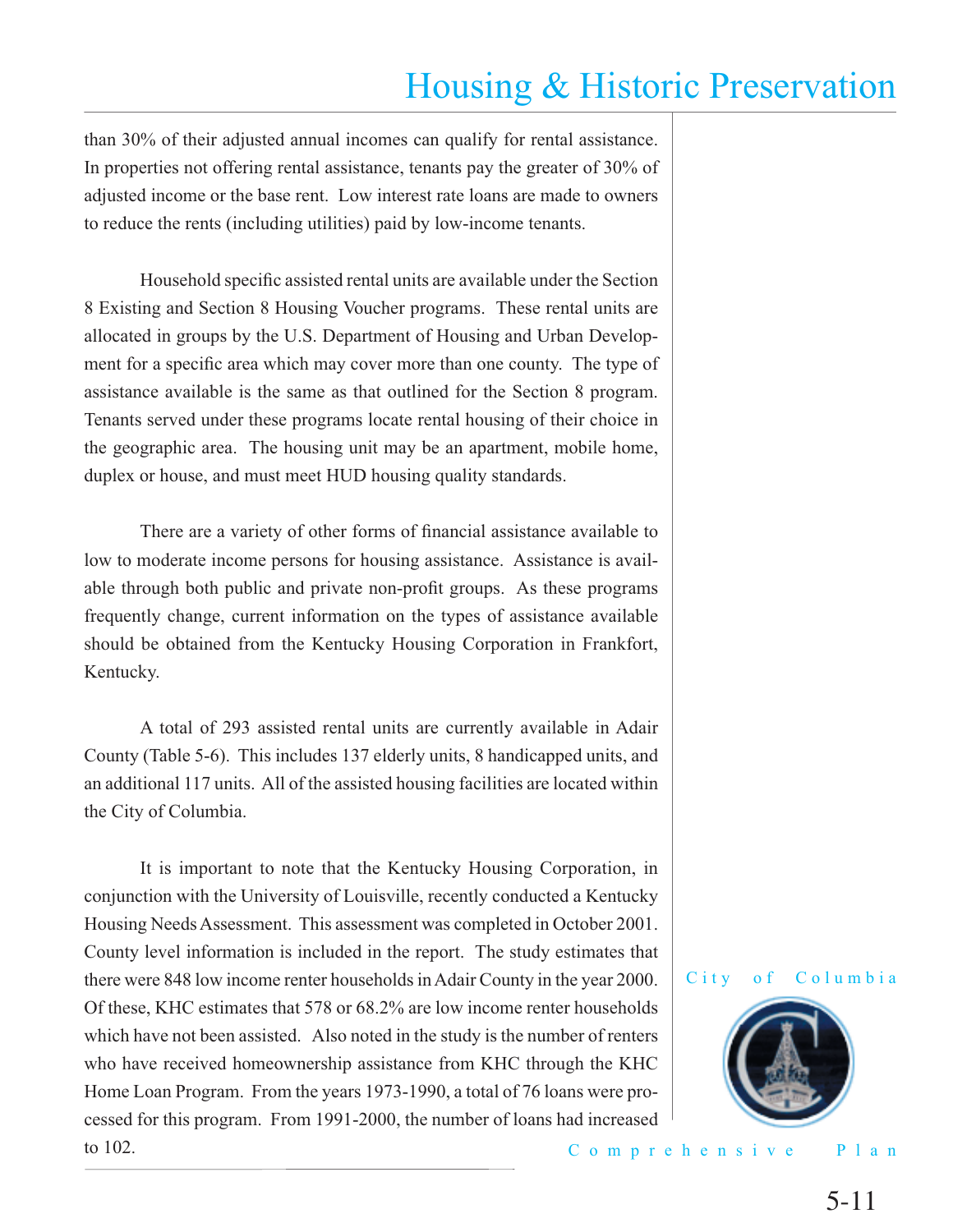|                                                   | Program                         | RD, HC                    | RD                            | RD, HC                        | Section 8                   | Public Housing                    | RD, HC                    | Section 8 & RD                 | RD                                      |                                  |
|---------------------------------------------------|---------------------------------|---------------------------|-------------------------------|-------------------------------|-----------------------------|-----------------------------------|---------------------------|--------------------------------|-----------------------------------------|----------------------------------|
|                                                   | Telephone<br>Numbe <sub>r</sub> | $(270)$ 384-5525          | $(270)$ 384-6724              | $(270)$ 384-6724              | $(270)$ 384-5888            | $(270)$ 384-2271                  |                           | $(270)$ 384-6091               | $(270)$ 384-6091                        |                                  |
|                                                   | BR<br>5                         |                           |                               |                               |                             |                                   |                           |                                |                                         |                                  |
| ADAIR COUNTY ASSISTED RENTAL HOUSING<br>TABLE 5-6 | <b>BR</b><br>4                  |                           |                               |                               |                             | $\cong$<br>5                      |                           | $\overline{\mathcal{L}}$       | $\sim$                                  | $\stackrel{\pm}{\pm}$<br>$\circ$ |
|                                                   | BR<br>3                         |                           |                               |                               | $\infty$                    | $\frac{1}{20}$                    |                           | $\infty$                       | $\infty$                                | $\stackrel{\pm}{\pm}$<br>24      |
|                                                   | <b>BR</b><br>$\mathbf{\Omega}$  |                           | 12                            | $\overline{2}$                | $\frac{1}{2}$               | 20                                | $\overline{=}$            | $\frac{6}{5}$                  | $\overline{2}E$                         | 유생<br>60                         |
|                                                   | BR                              | 24E                       | 12                            |                               | $22E$<br>2H<br>$\infty$     | $\frac{1}{23E}$<br>$\overline{4}$ | 23E                       | $24$ F                         | 18E                                     | 134E <br>$\frac{5}{4}$           |
|                                                   | <b>BR</b><br>$\circ$            |                           |                               |                               |                             |                                   |                           |                                |                                         |                                  |
|                                                   | <b>Units</b><br>Total           | 24<br>2H                  | 24                            | 12                            | 56                          | $\overline{83}$                   | 24                        | 50                             | 20                                      | 293                              |
|                                                   | Location                        | Columbia                  | Columbia                      | Columbia                      | Columbia                    | Columbia                          | Columbia                  | Columbia                       | Columbia                                | Totals                           |
|                                                   | <b>Complex Name</b>             | Apartments<br>Angel Manor | Columbia Greens<br>Apartments | Columbia Groves<br>Apartments | Country Place<br>Apartments | Housing Authority<br>of Columbia  | Royal Manor<br>Apartments | Spring Ridge<br><b>Meadows</b> | Spring Ridge<br>1st addition<br>Meadows |                                  |

E= units reserved for the elderly (62 and older)<br>H= units reserved for the handicapped E= units reserved for the elderly (62 and older) H= units reserved for the handicapped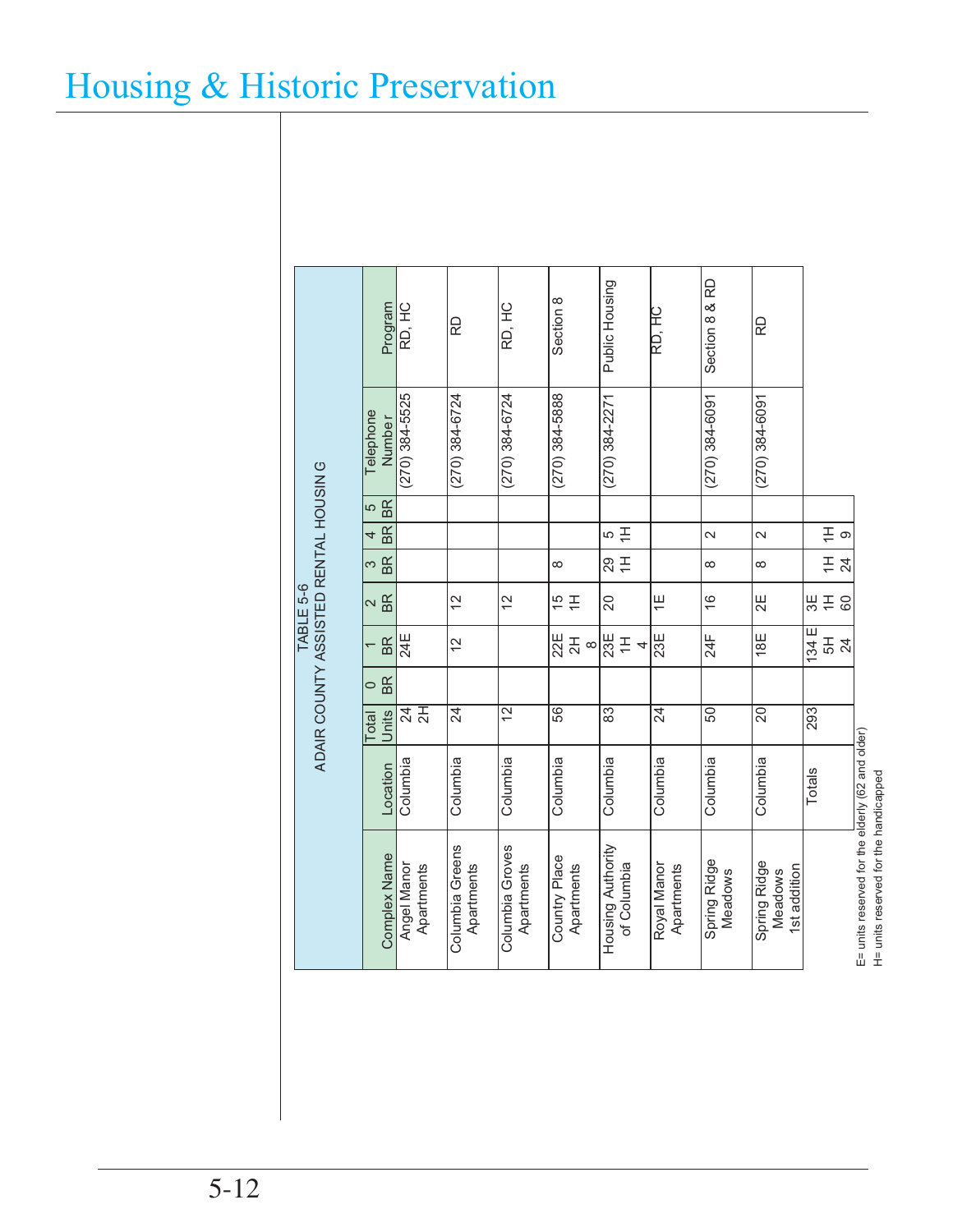#### **HISTORIC RESOURCES**

The historic preservation movement and restoration activities did not begin in the United States until the early nineteenth century. In the movement's beginning, the primary objective of historic preservation was to establish a national identity for the American culture and was implemented to celebrate the accomplishments and deeds of our forefathers. However, at the end of the nineteenth century, the preservation movement began to shift its focus to the historical and architectural merit of the structures themselves. Today, the importance of maintaining historic resources focuses on the great accomplishments of individuals and a community's history as well as architectural style. Both are integral to the community's values and local character.

 Both the City of Columbia and Adair County contain historic resources. These resources document the early beginnings of the area and serve as reminders of the community's heritage and tradition. Adair County, the 44th in order of formation, was formed from a section of Green County by the Kentucky General Assembly on December 11, 1801. The county was named for General John Adair (1757-1840) who was noted for campaigns against the Indians north of the Ohio River and for fighting the British at New Orleans. General Adair was the Governor of Kentucky from 1820 to 1824. In 1802, the courthouse was planned for the public square but not completed until 1806. The courthouse was then remodeled in 1847. A second courthouse was built and completed in 1885. This building was then renovated in 1974 and is currently listed on the National Register of Historic Places. Noted residents of Adair County include: Thomas Bramlette, Governor of Kentucky during 1863-1867; Col. Frank Wolford, a commander of Union's 1st Kentucky Cavalry (dismissed by Lincoln); James R. Hindman, Democratic Lieutenant Governor of Kentucky (1883-1887), Col. William Casey, for whom Casey County is named; Jane (Lampton) Clemens, mother of Samuel Clemens; Ed Diddle, noted Western Kentucky University Basketball Coach; and Janice Holt Giles, who wrote historical novels of the American Frontier set in Adair County.



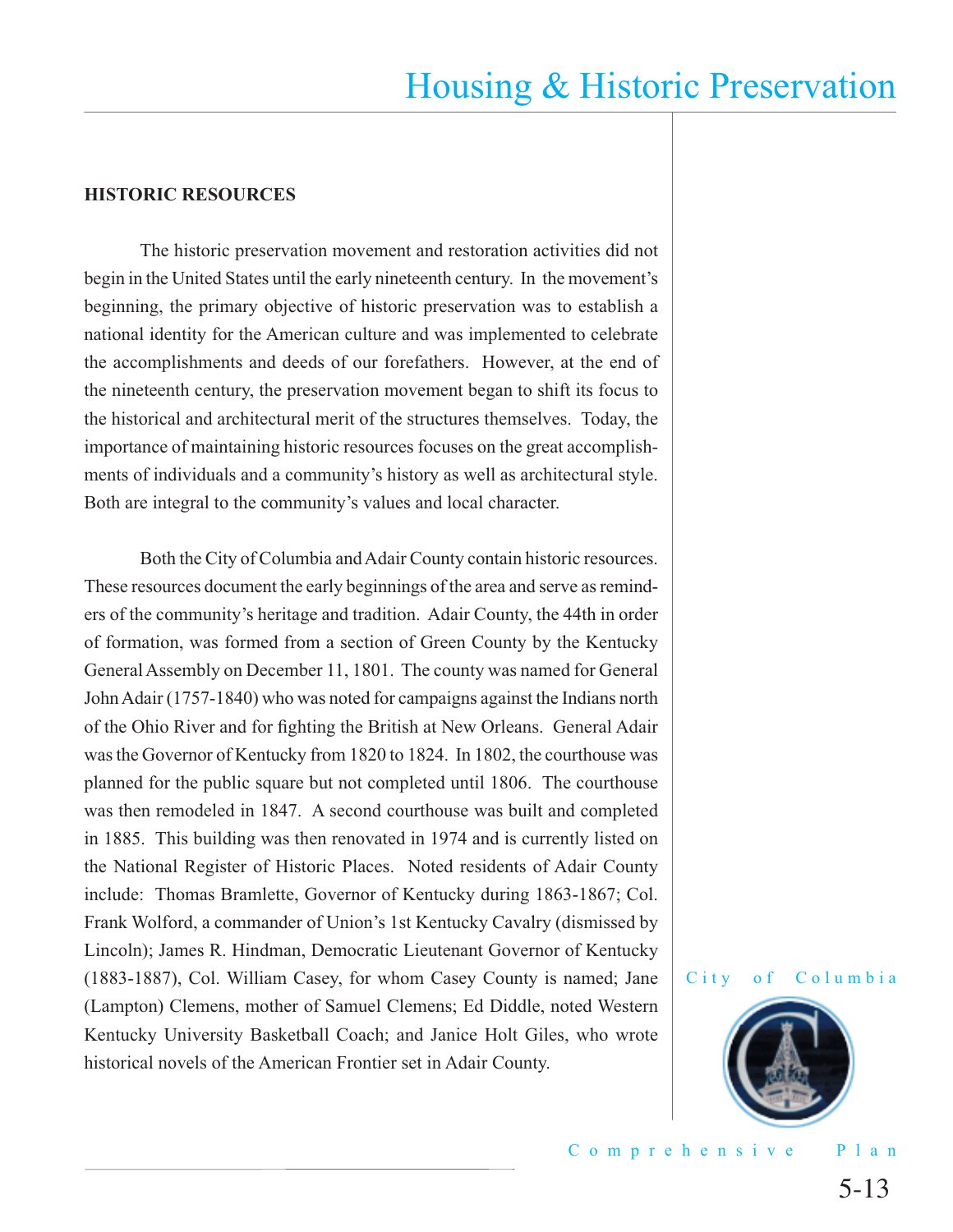The City of Columbia was established as the county seat on June 28, 1802. Although, many are uncertain as to how the City of Columbia was named, it is thought to commemorate Christopher Columbus. In the same year the city became the county seat, Daniel Trabue laid out Columbia on 20 acres of land donated by James Walker who owned a nearby plantation. Other notable citizens who helped plan the city and chose the courthouse site were Creed Haskins and William Caldwell. According to Ruth Burnette in *Early Columbia, The Beginning of a Small Kentucky Town*, the founders of Columbia and Adair County were adventurous men. They or their fathers fought in the Revolution and many took part in the Indian wars. Most spent time on the early forts of Kentucky.

 Both the City of Columbia and Adair County contain historic resources. The master list of historic sites maintained by the Kentucky Heritage Council lists a total of 41 historic sites in Columbia, and 284 sites plus four archeological sites in unincorporated parts of Adair County. Of the 41 identified sites in the city, four are listed on the National Register and two additional sites meet National Register criteria. The eligibility of the remaining 35 historic sites listed within the city are undetermined. Of the total 288 historic sites identified in unincorporated Adair County, five are listed on the National Register and two meet National Register Criteria. Of these sites it should be noted that three potentially historic structures have been demolished with two being rejected for listing on the National Register. It is interesting to note that neither Adair County (unincorporated areas) nor the City of Columbia have a designated National Register District. However, Columbia does contain a concentration of historic sites in the downtown area of the city. Another potential historic district has been identified by the community as part of the comprehensive planning process. This area is located just to the north of city limits and is referred to as the Rocky Hill District. Figure 5-1 shows the location of these historic resources. In addition, the Appendix A contains the master list of historic sites in Adair County and the City of Columbia as maintained by the Kentucky Heritage Council.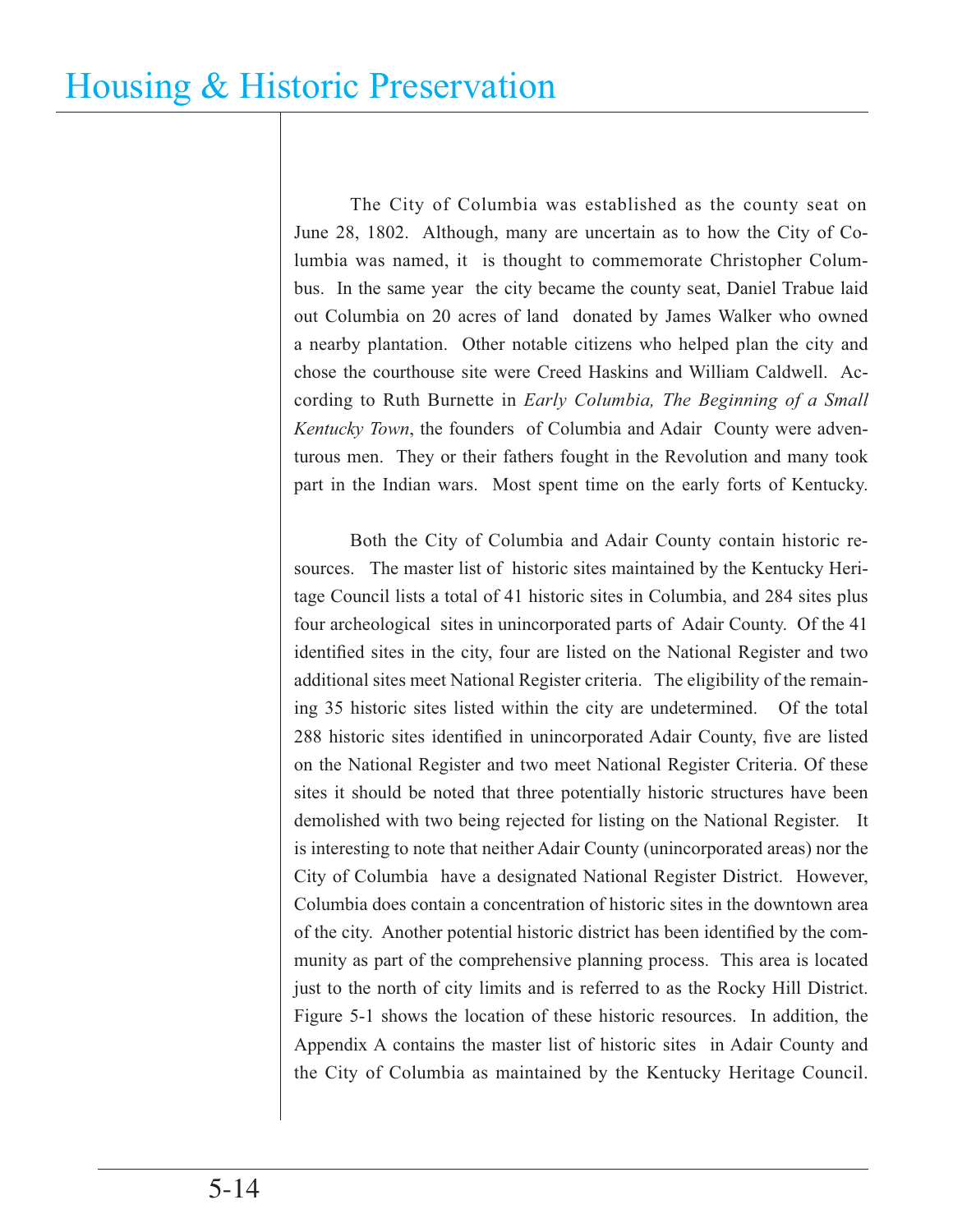#### **ARCHEOLOGICAL AND NATURAL RESOURCES**

In addition to many significant architectural resources, Adair County has natural and archeological resources. Although most damaged or aged architectural structures can be restored, archeological resources cannot be. Most resources of this type are fragile and irreplaceable. Since all are sensitive to the development that occurs around them, it is important to take precautionary measures when considering this type of preservation. Areas of concern should be identified and mapped during the development process. At present, four archeological sites have been identified in Adair County. Three are currently listed on the National Register with the fourth currently pending approval.

#### **HISTORIC PRESERVATION**

Much of Adair County and the City of Columbia are defined by ties to local historic structures and events. The county and city's unique historic character contribute to an area's current and future potential as a tourist destination and helps to supplement regional economic development efforts. The continued efforts to restore and promote historical, archeological and natural sites will enhance both the historic features of the county and city while at the same time assisting to encourage new development. The challenge will be to balance the preservation of the community's character with new development without detriment to either. There are several ways to encourage preservation of historic sites at the local level. First, it is necessary to educate citizens about the community's resources and their significance. Other methods of encouraging preservation and methods of historic resource management are summarized in the following paragraphs.



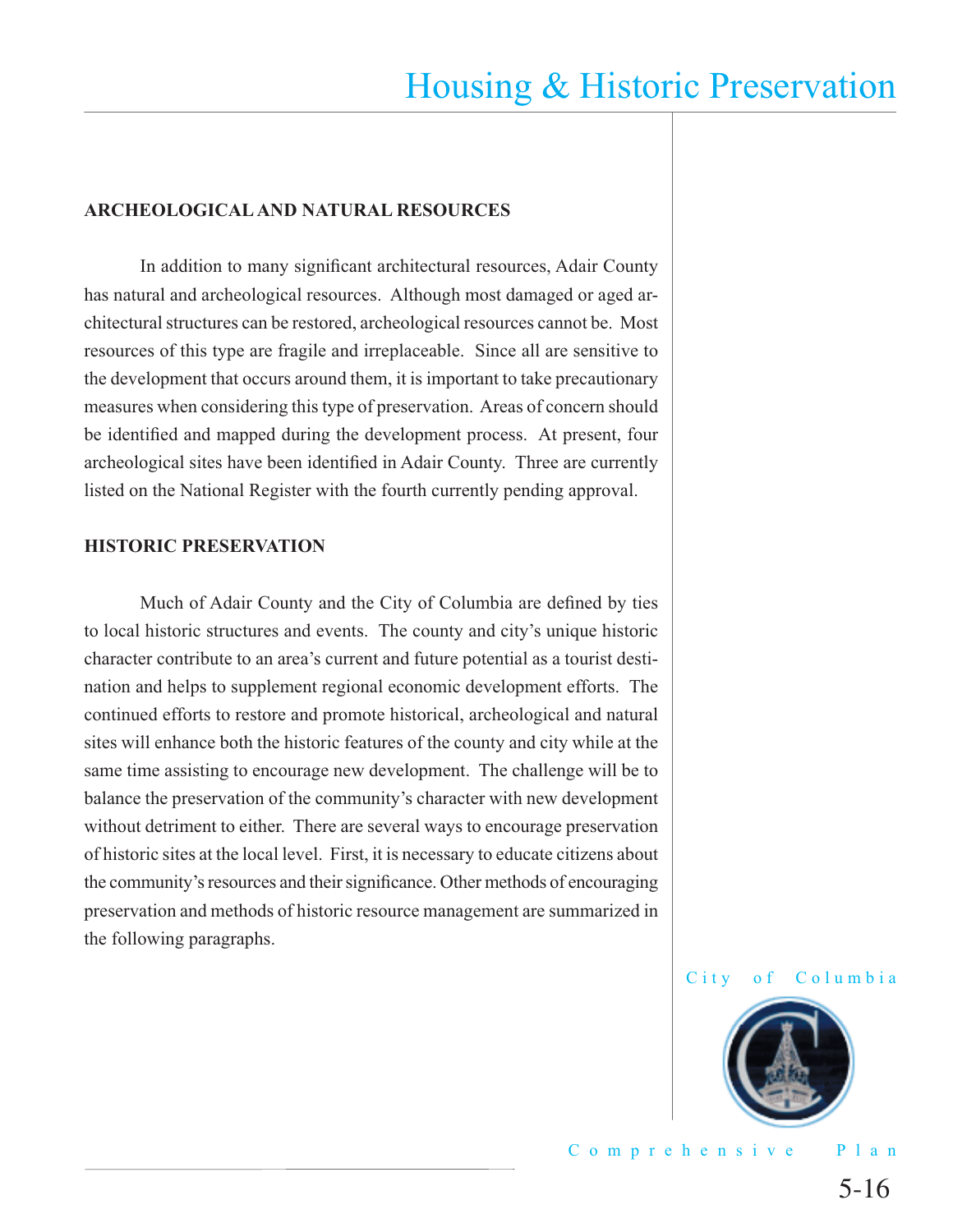### **HISTORIC RESOURCE MANAGEMENT**

As defined in Chapter One of the plan, several goals of the City of Columbia are to recognize and preserve the unique historic and cultural resources of the city. Objectives include the identification and maintenance of historic features while also informing residents and visitors of the unique resources that the city has to offer. To attain these goals in the future, the community has a variety of options. Each option is briefly described below.

## *National Register Designation*

While there are several historic sites identified by the Kentucky Heritage Council within the City of Columbia, this does little to insure their preservation. The first and most obvious part of historic resource management is to identify suitable sites. To date, identification and documentation of sites has been conducted by the Kentucky Heritage Council and Adair County Heritage Association. Once a structure or area is locally identified, the State Historic Preservation Officer (SHPO) should be contacted. The SHPO ensures that the proper nomination forms, documentation and photographs are used in order to nominate a structure or district to the National Register of Historic Places. It is important to note that all structures within a potential district do not have to be historic. A limited amount of "noncontributing" structures may also be included to give continuity to the boundaries of the district.

As part of the comprehensive planning process citizens identified several structures that could potentially be eligible for the National Register. The following is a list of the structures identified during the planning process:

- 1. Cravens House on Burkesville Street
- 2. John B. Begley Chapel at Lindsey Wilson College
- 3. Scott House on Burkesville Street
- 4. Knifley House at 502 Greensburg Street
- 5. O.A. Cotton Durham House at 500 Greensburg Street
- 6. Flowers House at 504 Greensburg Street
- 7. Brown Drug on the Public Square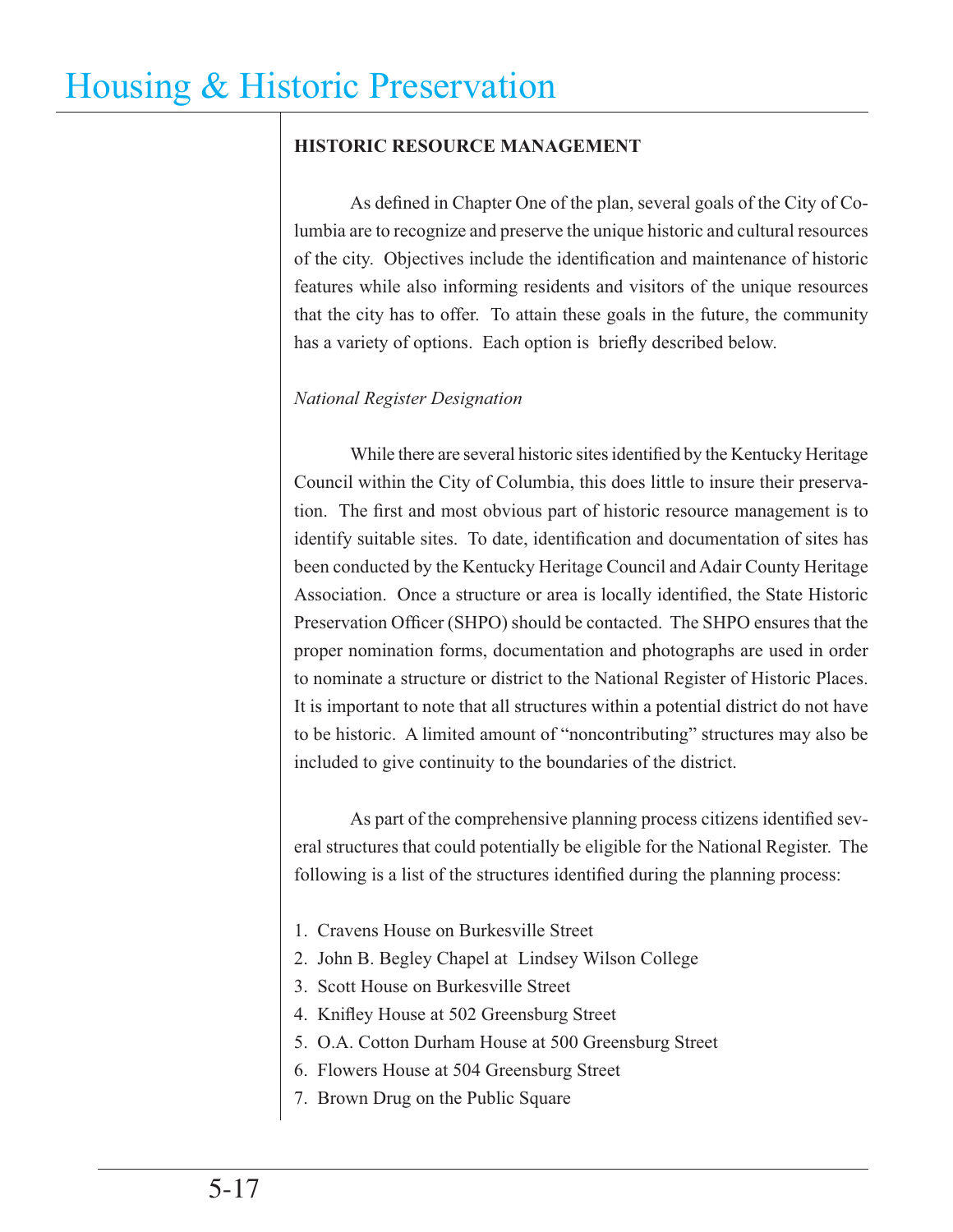- 8. Wooten Department Store on Public Square
- 9. Columbia Theater at 106 Public Square
- 10. First Methodist Church at 206 West Guardian Street
- 11. Dillon House
- 12. Eubank's Spring House, Jamestown Street

The locations of these structures are shown in red on Figure 5-1.

In addition to individual structures, the community has identified a potential historic district to the north of city limits. This district is locally referred to as the Rocky Hill Historic District. As this district is adjacent to the proposed by-pass, actions need to be taken in order to preserve this area from by-pass construction activities and as development occurs once the bypass is complete. Additional study and potential nomination of this area as a National Register District is strongly recommended in order to preserve this historic resource.

#### *Local Historic District Designation*

 Regardless of whether an area is listed as a National Register Historic District, one can be established locally. These locally identified districts are usually designated because a structure or site has unique historic characteristics, architecture or significance to the community. The districts can include special zoning provisions governing existing structures, infill development, and design. These zones are typically referred to as "overlay" districts because they consist of requirements in addition to those regulated by the underlying zoning requirements (commercial or residential for example). An overlay district must be specifically tailored to the area of concern and can include a variety of provisions to encourage or regulate the preservation of neighborhood character. These provisions can include setback requirements so that new or infill structures conform with existing buildings, special sign regulations, restrictions on the demolition or modifications of buildings, and specifications concerning appropriate land uses. In addition, these regulations can be as rigorous as implementing specific design standards for areas with important historic resources.

#### City of Columbia



Comprehensive Plan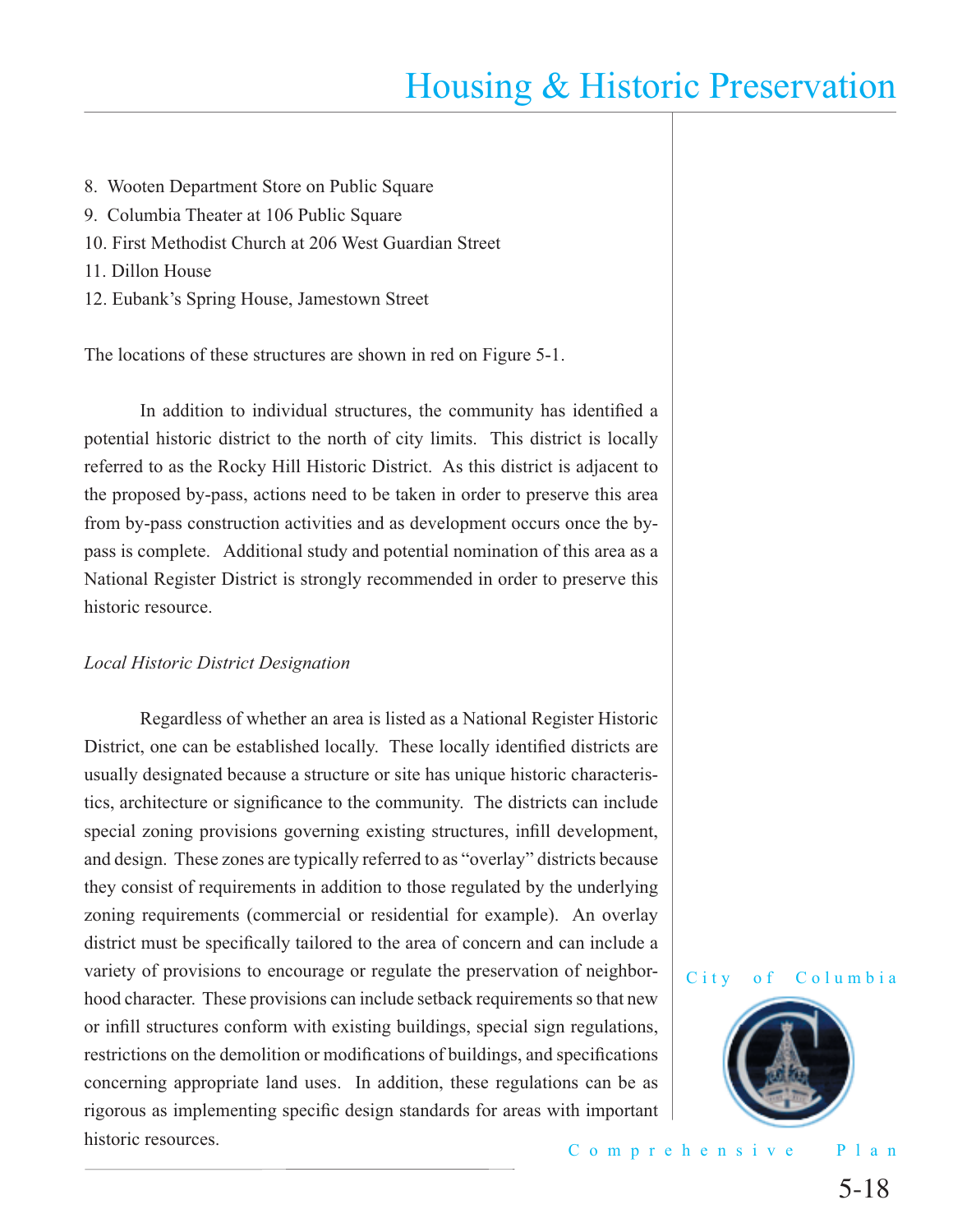## *Architectural Review Board*

 Often an Architectural Review Board is established in addition to the local planning commission in order to review the design and impacts of proposed developments upon historic resources or districts. Such a board usually includes persons with historic knowledge as well as those with building and design experience who can review projects and make a determination whether a proposed project or renovation is compatible with existing structures, land uses, and neighborhood character. The board may also be given the responsibility of identifying and nominating historic sites, recommending local historic designations, developing design guidelines, and regulating other building alterations or construction activities in designated districts. The authority of this board can range from a voluntary program where only advisory recommendations are made to the board having the power to veto projects and full approval over design elements. The City of Columbia may consider the designation of such a board for new development and infill construction within the central business district in order to preserve the unique character of the area.

## *Additional Options and Requirements*

 Beyond nominating structures for the National Register or creating different districts or architectural review boards, a community can implement a variety of other initiatives to encourage the preservation of historic resources. One way to do this is to encourage greater local participation and control in the designation and regulation of significant sites. This can be accomplished by working with various property owners and the Kentucky Heritage Council. Another way to encourage local participation and visitation to significant sites is the provision of informational and educational materials to citizens and tourists by utilizing local and state newspapers as well as generating brochures on various sites. It is also important to coordinate historic preservation activities with all legislative bodies so that any proposed public improvement projects will be sensitive to adjacent historical resources.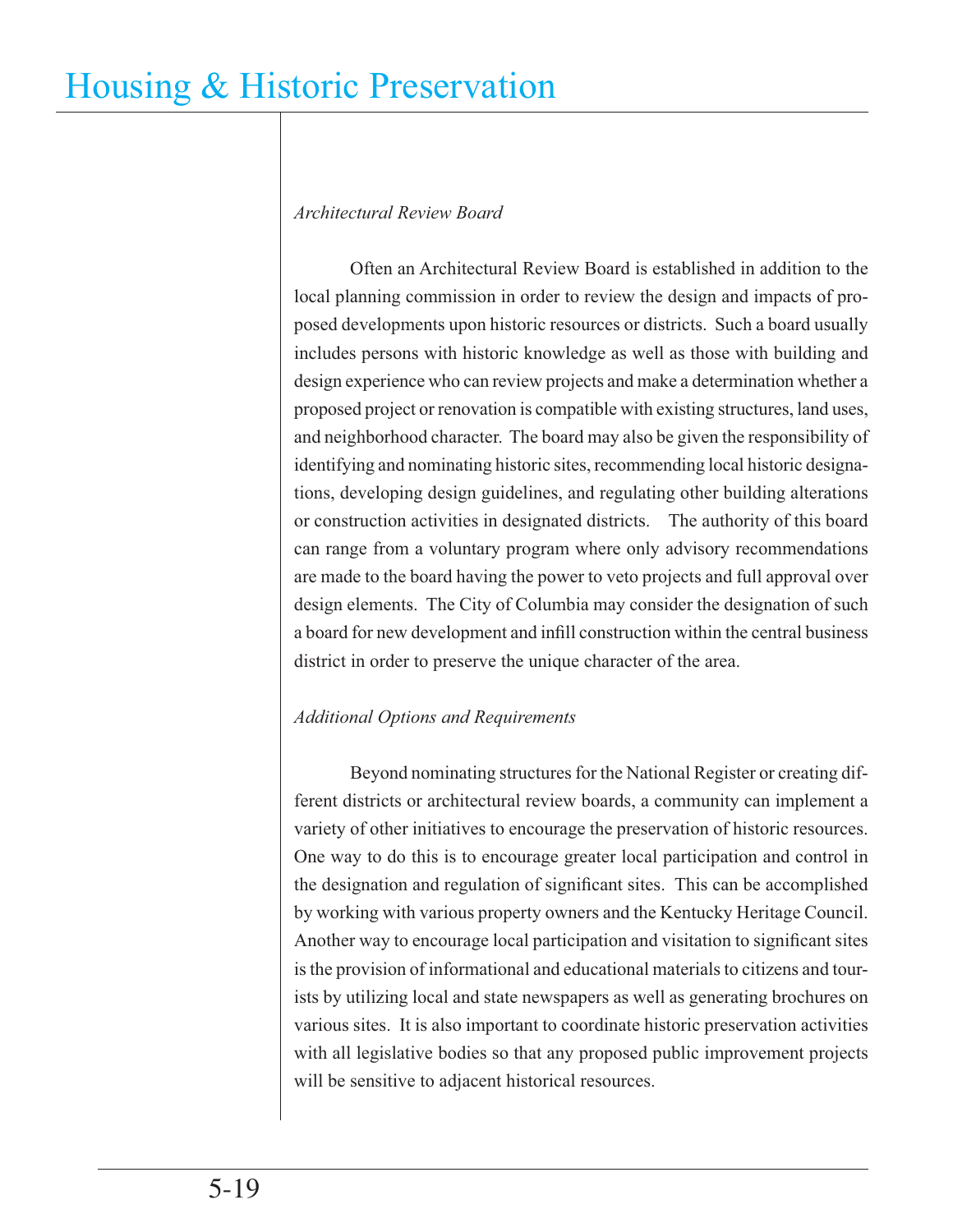It is especially important to note that an environmental assessment must be prepared for any project that involves significant federal action. While this usually means federal funding is involved, an assessment may also be necessary, for example, if a federal permit is required. During the environmental assessment, the potential impact of the project on properties either on or eligible for listing on the National Register of Historic Places must be determined. If there is a potential negative impact, mitigation measures are required. This may range from restoring a building in conformance with the Secretary of Interior's Standards to simply preparing detailed documentation about the site prior to demolition. No assessment of potential impact is generally required if the project is funded with state or local funds.

#### **RENAISSANCE KENTUCKY PROGRAM**

The City of Columbia was designated as a Silver Renaissance Kentucky City in 2002. As part of this process the Renaissance Committee established the following mission statement and priorities.

#### **Mission Statement:**

*Columbia-"Gem of Kentucky" Working together to forge the rebirth of downtown Columbia through historic preservation, restoration, and economic development"*

**Priority 1**- To identify, preserve, and restore historic resources within the Renaissance Columbia boundary, to define a historic district, and to apply for listing with the National Trust for Historic Preservation.

**Priority 2** - To develop and implement a streetscape and beautification plan for the Renaissance Columbia boundary including, but not limited to, burial of utility lines, restoration of building facades, lighting, sidewalk replacement, street furniture, etc.



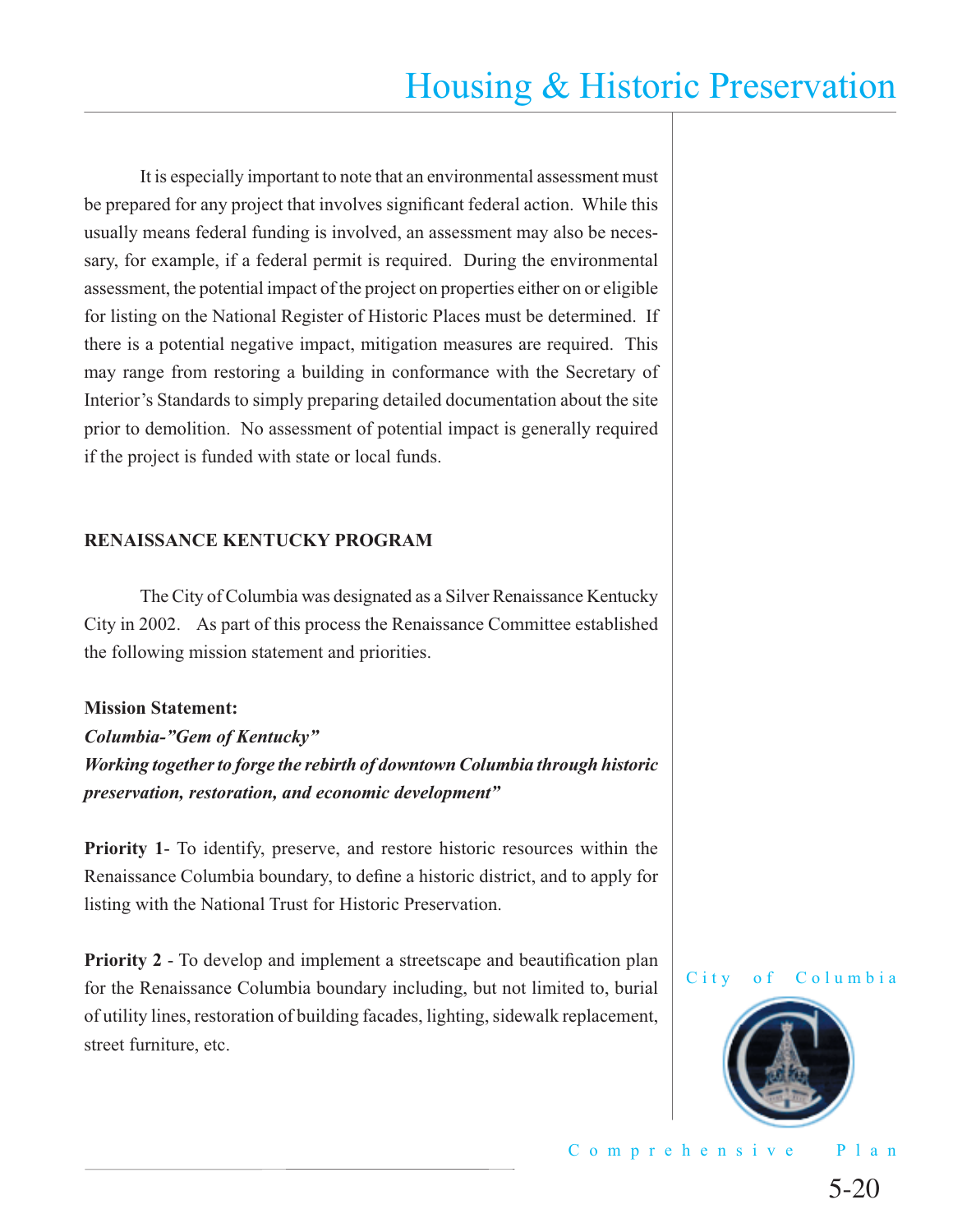**Priority 3** - To develop and implement a housing strategy that addresses commercial development, residential housing, and infill construction within the Renaissance Columbia boundary.

**Priority 4** - To create and implement a marketing strategy to promote the downtown commercial district and to encourage and promote business retention and economic development within the Renaissance Columbia boundary.

**Priority 5** - To identify, create, and implement a Greenspace and Environmental Enhancement Plan to address issues such as trails, parks, greenways, waterways, and recreation areas, etc. within the Renaissance Columbia Boundary.

 Figure 5-1 shows the location of the Renaissance Columbia boundary in relation to local historic resources. The Renaissance Columbia boundary encompasses the core commercial district as well as the neighborhoods surrounding the immediate downtown commercial area. Lindsey Wilson College adjoins the boundary on the southeast creating a natural corridor between the downtown and college campus.

 The Renaissance Kentucky Program has recently been changed to Renaissance on Main Program. The Governor's Office of Local Development continues to administer the program with partners that include the Kentucky Department of Tourism, Kentucky Heritage Council/Main Street Program, Kentucky Housing Corporation, Kentucky League of Cities, Kentucky Transportation Cabinet, and Federal Home Loan Bank of Cincinnati. Changes to the program include a shift in focus to job creation and economic development, a reduction in paperwork, simplification of the application process and a new logo. Renaissance on Main cities are eligible to receive priority status when applying for funds through state government agencies. All incorporated cities within the Commonwealth of Kentucky are eligible to submit an application. Unincorporated cities within Kentucky are only eligible for consideration if sponsored by county government. Cities formerly recognized as Silver Renaissance Kentucky cities will be designated as Candidate Cities and will advance to Certified Renaissance on Main City status upon the successful completion of the required Renaissance on Main Certification criteria. Renaissance on Main Cities must be certified annually in order for a city to be eligible for designated funding set asides and other funding opportunities developed for